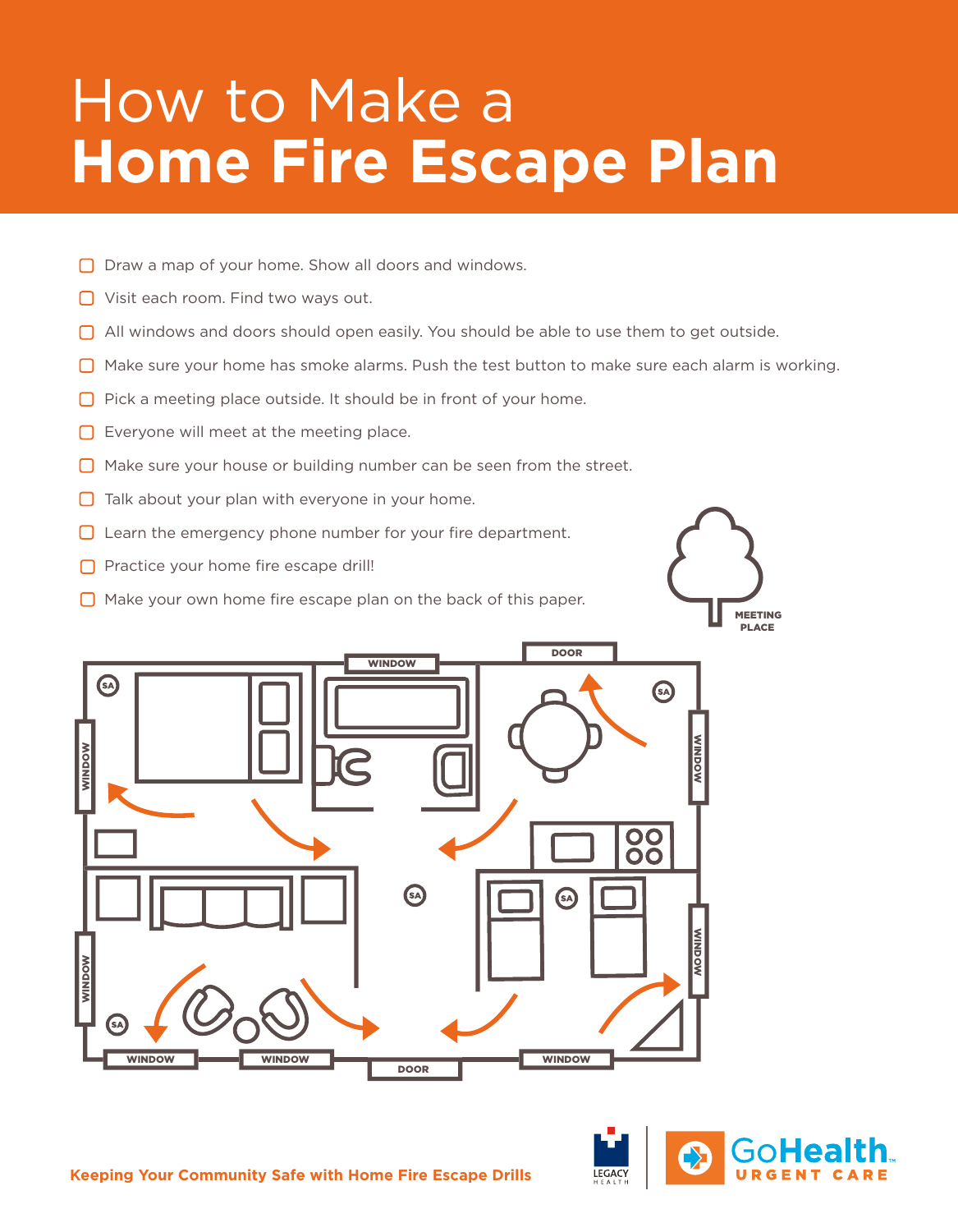### How to Make a **Home Fire Escape Plan**

Memorize your *fire department's emergency phone number* and write it here:

#### **Use the space below to create your home fire escape plan!**



□ Draw a floor plan or a map of your home. Show all doors and windows.

- **O** Mark two ways out of each room.
- $\Box$  Mark all of the smoke alarms with  $\Theta$ . Smoke alarms should be in each sleeping room, outside each sleeping area, and on every level of the home.
- $\Box$  Pick a family meeting place outside where everyone can meet.
- $\Box$  Remember, practice your plan at least twice a year!

**Grown-ups:** Children don't always awake when the smoke alarm sounds. Know what your child will do before a fire occurs. Get more information on smoke alarms and escape planning at *www.nfpa.org/factsheets.*



**Keeping Your Community Safe with Home Fire Escape Drills**